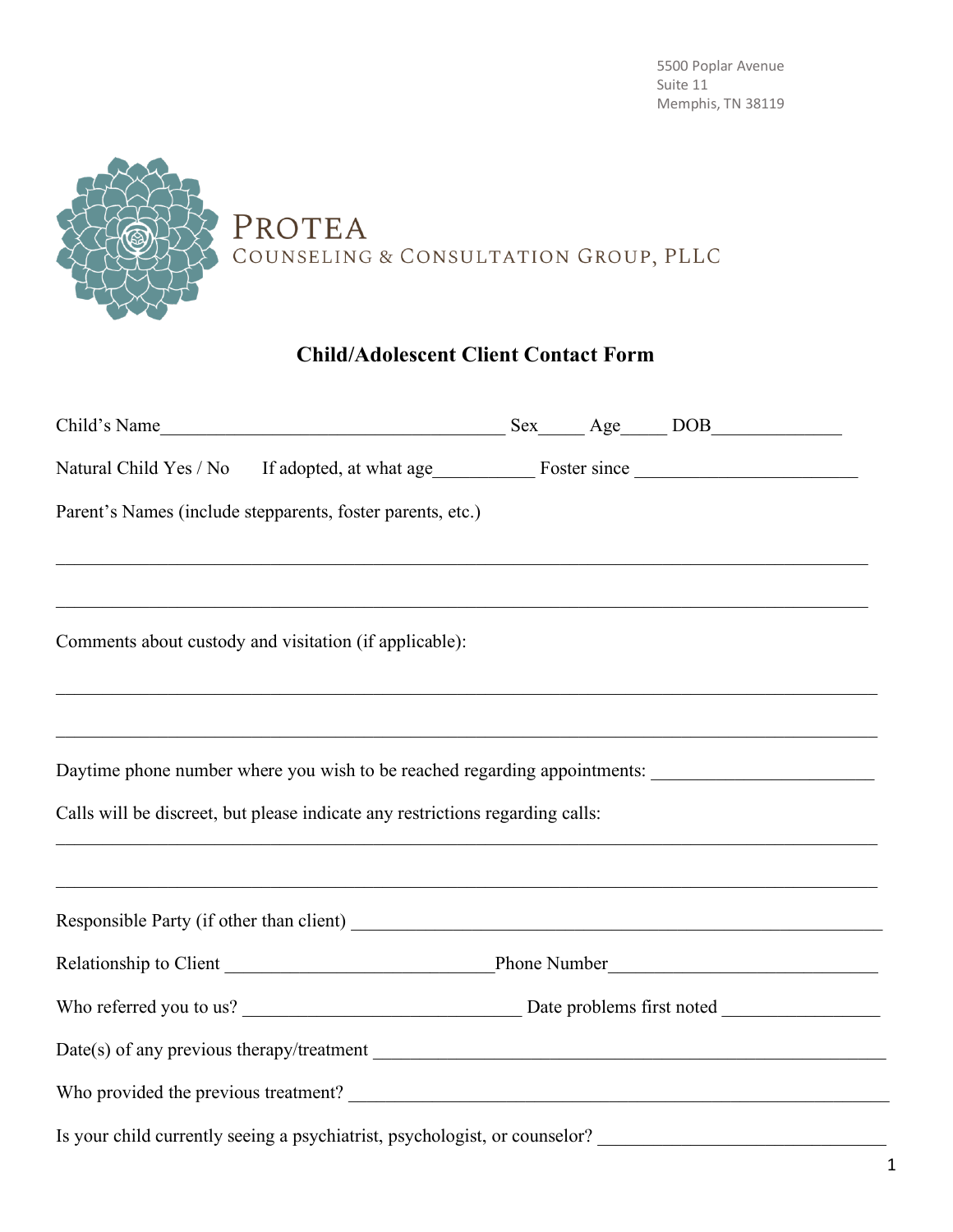|                                |                                                                                                                                                                                                           | Special Note              |  |  |  |
|--------------------------------|-----------------------------------------------------------------------------------------------------------------------------------------------------------------------------------------------------------|---------------------------|--|--|--|
| <b>ACADEMIC INFORMATION</b>    |                                                                                                                                                                                                           |                           |  |  |  |
|                                |                                                                                                                                                                                                           |                           |  |  |  |
| Typical Grades                 |                                                                                                                                                                                                           |                           |  |  |  |
|                                | <u> 1989 - Johann Harry Harry Harry Harry Harry Harry Harry Harry Harry Harry Harry Harry Harry Harry Harry Harry</u><br>,我们的人们就会在这里的人们,我们的人们就会在这里的人们,我们也不会在这里的人们,我们也不会在这里的人们,我们也不会在这里的人们,我们也不会在这里的人们,我们也 |                           |  |  |  |
|                                | Common problem/symptom checklist. Please check any symptom that is a concern.                                                                                                                             |                           |  |  |  |
| Sleep Problems                 | Morbid thoughts                                                                                                                                                                                           | Suicidal thoughts/threats |  |  |  |
| Lack of interest in activities | Suicidal plans/attempts                                                                                                                                                                                   | Mood swings               |  |  |  |
| Fatigue/Low energy             | Depression                                                                                                                                                                                                | Cries easily              |  |  |  |
| Concentration problems         | Aggressive behavior                                                                                                                                                                                       | Irritable                 |  |  |  |
| Appetite/Weight changes        | Can't sit still                                                                                                                                                                                           | Fear/Anxiety              |  |  |  |
| Withdrawal                     | Picked on/bullied by peers                                                                                                                                                                                | Anger Control             |  |  |  |
| Impulsive                      | Difficulty following rules                                                                                                                                                                                | Excessive worry           |  |  |  |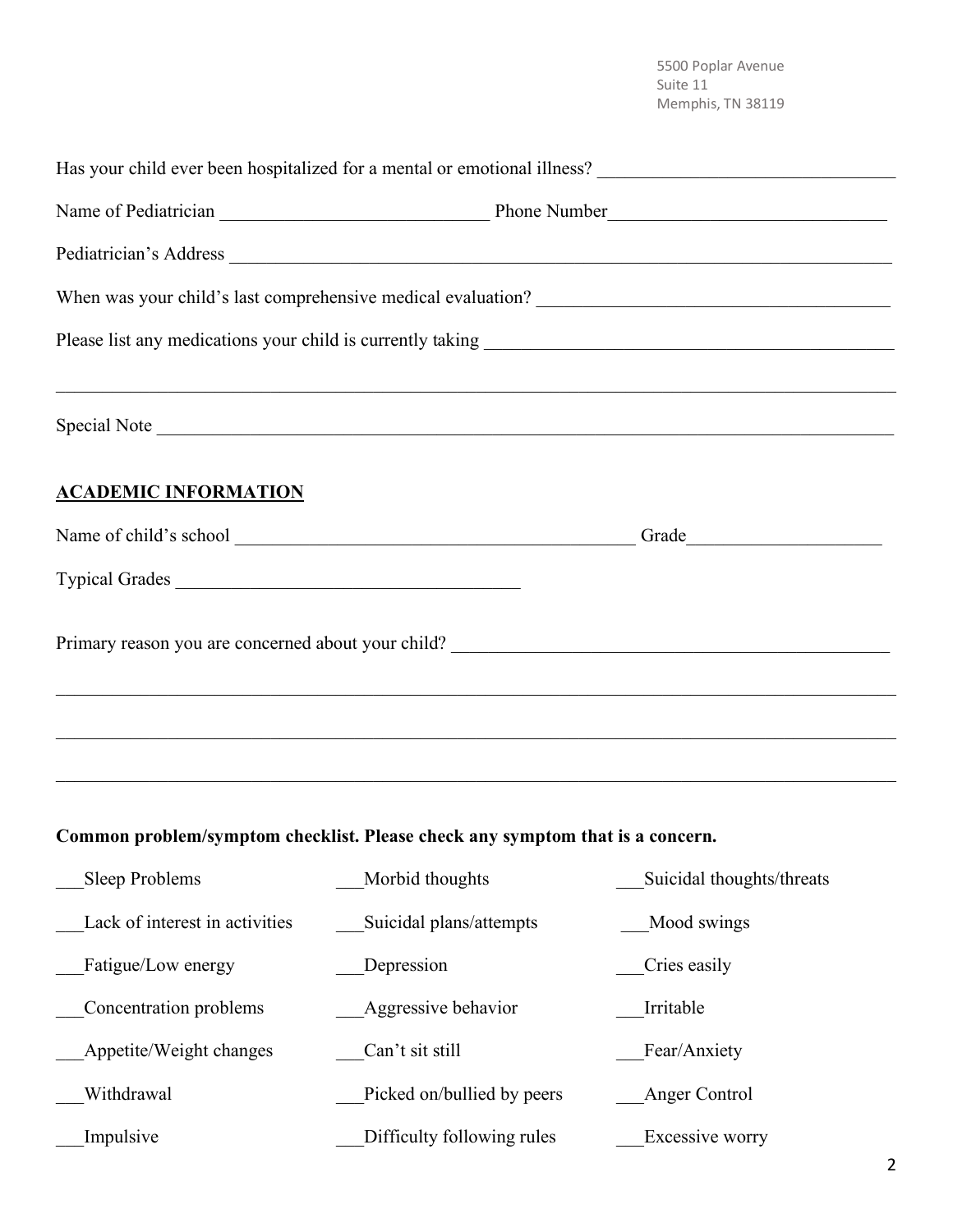| Problems completing schoolwork | Social fears           | Separation problems     |
|--------------------------------|------------------------|-------------------------|
| Bedwetting                     | Headaches/stomachaches | Odd beliefs/fantasizing |
| <b>Nightmares</b>              | Frequent tantrums      | School refusal          |
| Perfectionism                  | Hallucinations         | Lying                   |
| Running away                   | Skipping School        | Alcohol/Drug use        |
| Argumentative                  | Defiant                | Trouble with the law    |
| Blames others for mistakes     | Stealing               | Being destructive       |
| Hurting others                 | Short-tempered         | Easily annoyed          |

## **CURRENT HABITS**

Please describe your child's current habits in each of the following areas:

| Drug Use:                                                                                                                                                                                                                      |
|--------------------------------------------------------------------------------------------------------------------------------------------------------------------------------------------------------------------------------|
|                                                                                                                                                                                                                                |
| Internet Use:                                                                                                                                                                                                                  |
|                                                                                                                                                                                                                                |
| Social Media Use: 1988. Contract to the Contract of the Contract of the Contract of the Contract of the Contract of the Contract of the Contract of the Contract of the Contract of the Contract of the Contract of the Contra |
| Caffeine Intake:                                                                                                                                                                                                               |
|                                                                                                                                                                                                                                |
|                                                                                                                                                                                                                                |
|                                                                                                                                                                                                                                |
|                                                                                                                                                                                                                                |
|                                                                                                                                                                                                                                |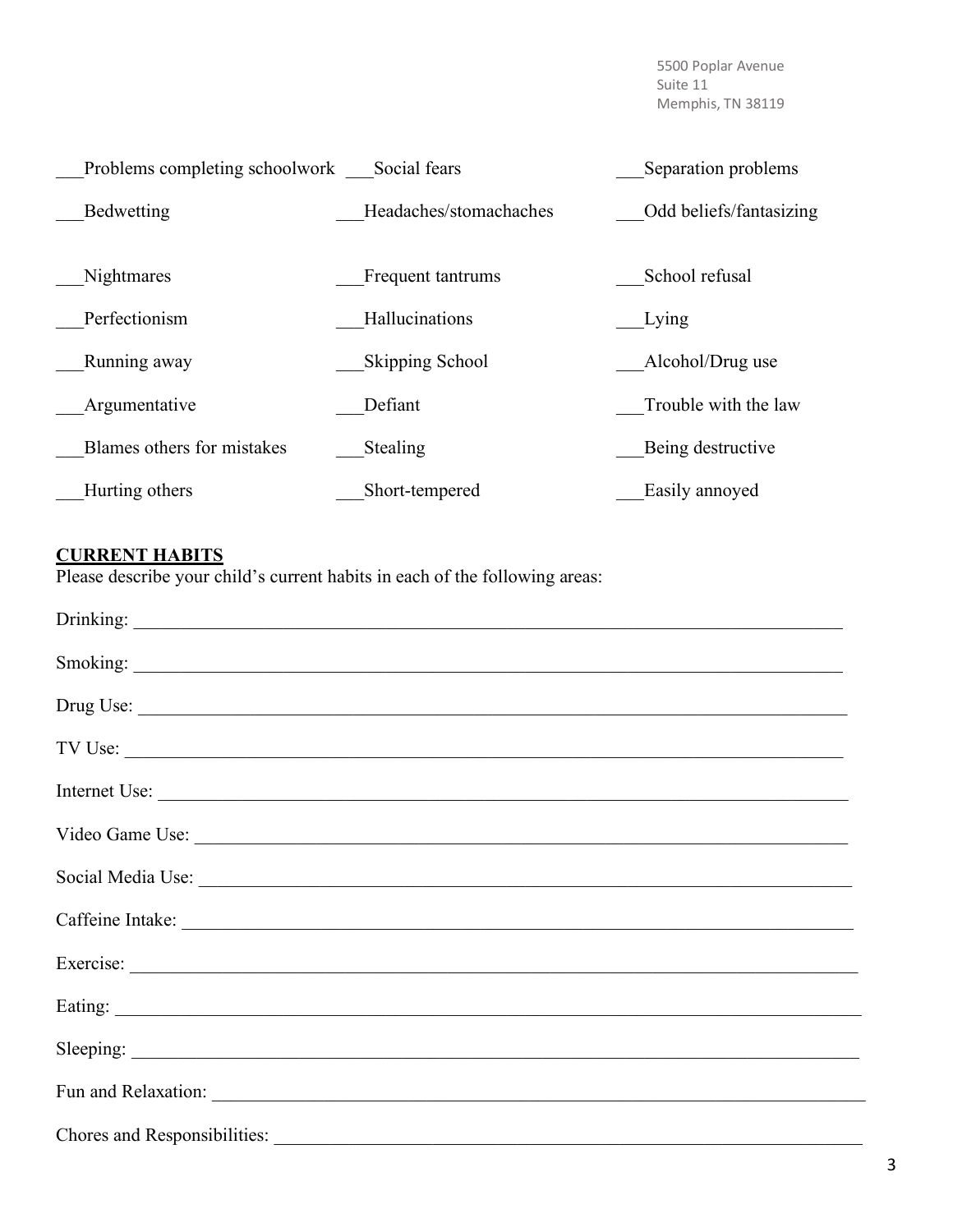## **RELATIONSHIPS**

Please describe your child's relationships with each of the following people, if applicable:

| Friends: <u>and a series of the series of the series of the series of the series of the series of the series of the series of the series of the series of the series of the series of the series of the series of the series of </u> |
|--------------------------------------------------------------------------------------------------------------------------------------------------------------------------------------------------------------------------------------|
|                                                                                                                                                                                                                                      |
|                                                                                                                                                                                                                                      |
| Total number of close, supportive relationships: ________________________________                                                                                                                                                    |
| <b>STRESSFUL LIFE EVENTS</b><br>Please describe any significant or stressful life events that your child has been experiencing:                                                                                                      |
|                                                                                                                                                                                                                                      |
|                                                                                                                                                                                                                                      |
|                                                                                                                                                                                                                                      |
|                                                                                                                                                                                                                                      |
|                                                                                                                                                                                                                                      |
|                                                                                                                                                                                                                                      |
|                                                                                                                                                                                                                                      |
|                                                                                                                                                                                                                                      |
| Has your child ever been verbally abused?<br><u>Letting</u> and the set of the set of the set of the set of the set of the set of the set of the set of the set of the set of the set of the set of the set of the set of the set of |
|                                                                                                                                                                                                                                      |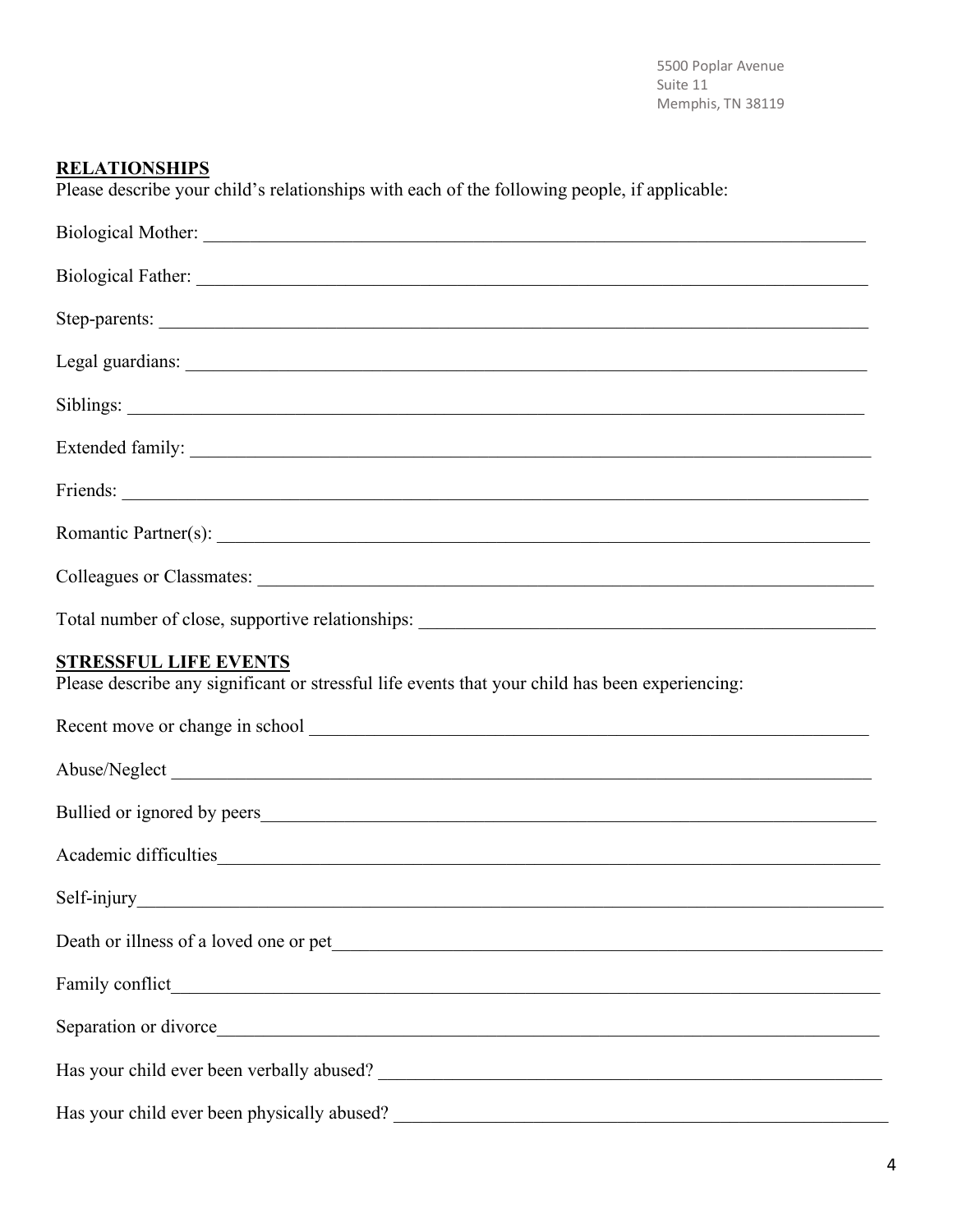Has your child ever been sexually abused? \_\_\_\_\_\_\_\_\_\_\_\_\_\_\_\_\_\_\_\_\_\_\_\_\_\_\_\_\_\_\_\_\_\_\_\_\_\_\_\_\_\_\_\_\_\_\_\_\_\_\_\_\_\_\_

Has your child ever witnessed domestic violence? If so, please specify.

How is your child disciplined? Please list each method and frequency of use: \_\_\_\_\_\_\_\_\_\_\_\_\_\_\_\_\_\_\_\_\_\_\_\_\_\_\_\_\_\_\_\_\_

## **CHILD'S DEVELOPMENTAL AND FAMILY HISTORY**

| Please check all that apply. |  |
|------------------------------|--|
|------------------------------|--|

| Pregnancy: Full-term | Premature | If premature, number of weeks |  |  |
|----------------------|-----------|-------------------------------|--|--|
|----------------------|-----------|-------------------------------|--|--|

|  | Mother used during pregnancy: Alcohol | Drugs | Nicotine |  |
|--|---------------------------------------|-------|----------|--|
|  |                                       |       |          |  |

Delivery: Normal Breech Cesarean

**Family History:** 

Chemical Use (now  $\&$  past): No Yes Which parent(s)

 $\mathcal{L}_\mathcal{L} = \mathcal{L}_\mathcal{L} = \mathcal{L}_\mathcal{L} = \mathcal{L}_\mathcal{L} = \mathcal{L}_\mathcal{L} = \mathcal{L}_\mathcal{L} = \mathcal{L}_\mathcal{L} = \mathcal{L}_\mathcal{L} = \mathcal{L}_\mathcal{L} = \mathcal{L}_\mathcal{L} = \mathcal{L}_\mathcal{L} = \mathcal{L}_\mathcal{L} = \mathcal{L}_\mathcal{L} = \mathcal{L}_\mathcal{L} = \mathcal{L}_\mathcal{L} = \mathcal{L}_\mathcal{L} = \mathcal{L}_\mathcal{L}$ 

 $\mathcal{L}_\mathcal{L} = \mathcal{L}_\mathcal{L} = \mathcal{L}_\mathcal{L} = \mathcal{L}_\mathcal{L} = \mathcal{L}_\mathcal{L} = \mathcal{L}_\mathcal{L} = \mathcal{L}_\mathcal{L} = \mathcal{L}_\mathcal{L} = \mathcal{L}_\mathcal{L} = \mathcal{L}_\mathcal{L} = \mathcal{L}_\mathcal{L} = \mathcal{L}_\mathcal{L} = \mathcal{L}_\mathcal{L} = \mathcal{L}_\mathcal{L} = \mathcal{L}_\mathcal{L} = \mathcal{L}_\mathcal{L} = \mathcal{L}_\mathcal{L}$ 

 $\mathcal{L}_\mathcal{L} = \mathcal{L}_\mathcal{L} = \mathcal{L}_\mathcal{L} = \mathcal{L}_\mathcal{L} = \mathcal{L}_\mathcal{L} = \mathcal{L}_\mathcal{L} = \mathcal{L}_\mathcal{L} = \mathcal{L}_\mathcal{L} = \mathcal{L}_\mathcal{L} = \mathcal{L}_\mathcal{L} = \mathcal{L}_\mathcal{L} = \mathcal{L}_\mathcal{L} = \mathcal{L}_\mathcal{L} = \mathcal{L}_\mathcal{L} = \mathcal{L}_\mathcal{L} = \mathcal{L}_\mathcal{L} = \mathcal{L}_\mathcal{L}$ 

 $\mathcal{L}_\mathcal{L} = \mathcal{L}_\mathcal{L} = \mathcal{L}_\mathcal{L} = \mathcal{L}_\mathcal{L} = \mathcal{L}_\mathcal{L} = \mathcal{L}_\mathcal{L} = \mathcal{L}_\mathcal{L} = \mathcal{L}_\mathcal{L} = \mathcal{L}_\mathcal{L} = \mathcal{L}_\mathcal{L} = \mathcal{L}_\mathcal{L} = \mathcal{L}_\mathcal{L} = \mathcal{L}_\mathcal{L} = \mathcal{L}_\mathcal{L} = \mathcal{L}_\mathcal{L} = \mathcal{L}_\mathcal{L} = \mathcal{L}_\mathcal{L}$ 

Type: Alcohol Marijuana Other drugs

List any history of mental illness or addiction in immediate or extended family (Ex: Depression, anxiety, bi-polar disorder, suicide attempts, alcoholism, drugs, ADHD, schizophrenia, etc.):

 $\mathcal{L}_\mathcal{L} = \{ \mathcal{L}_\mathcal{L} = \{ \mathcal{L}_\mathcal{L} = \{ \mathcal{L}_\mathcal{L} = \{ \mathcal{L}_\mathcal{L} = \{ \mathcal{L}_\mathcal{L} = \{ \mathcal{L}_\mathcal{L} = \{ \mathcal{L}_\mathcal{L} = \{ \mathcal{L}_\mathcal{L} = \{ \mathcal{L}_\mathcal{L} = \{ \mathcal{L}_\mathcal{L} = \{ \mathcal{L}_\mathcal{L} = \{ \mathcal{L}_\mathcal{L} = \{ \mathcal{L}_\mathcal{L} = \{ \mathcal{L}_\mathcal{$ 

 $\mathcal{L}_\mathcal{L} = \{ \mathcal{L}_\mathcal{L} = \{ \mathcal{L}_\mathcal{L} = \{ \mathcal{L}_\mathcal{L} = \{ \mathcal{L}_\mathcal{L} = \{ \mathcal{L}_\mathcal{L} = \{ \mathcal{L}_\mathcal{L} = \{ \mathcal{L}_\mathcal{L} = \{ \mathcal{L}_\mathcal{L} = \{ \mathcal{L}_\mathcal{L} = \{ \mathcal{L}_\mathcal{L} = \{ \mathcal{L}_\mathcal{L} = \{ \mathcal{L}_\mathcal{L} = \{ \mathcal{L}_\mathcal{L} = \{ \mathcal{L}_\mathcal{$ 

 $\mathcal{L}_\mathcal{L} = \{ \mathcal{L}_\mathcal{L} = \{ \mathcal{L}_\mathcal{L} = \{ \mathcal{L}_\mathcal{L} = \{ \mathcal{L}_\mathcal{L} = \{ \mathcal{L}_\mathcal{L} = \{ \mathcal{L}_\mathcal{L} = \{ \mathcal{L}_\mathcal{L} = \{ \mathcal{L}_\mathcal{L} = \{ \mathcal{L}_\mathcal{L} = \{ \mathcal{L}_\mathcal{L} = \{ \mathcal{L}_\mathcal{L} = \{ \mathcal{L}_\mathcal{L} = \{ \mathcal{L}_\mathcal{L} = \{ \mathcal{L}_\mathcal{$ 

 $\_$  , and the contribution of the contribution of the contribution of the contribution of  $\mathcal{L}_\text{max}$ 

 $\mathcal{L}_\mathcal{L} = \mathcal{L}_\mathcal{L} = \mathcal{L}_\mathcal{L} = \mathcal{L}_\mathcal{L} = \mathcal{L}_\mathcal{L} = \mathcal{L}_\mathcal{L} = \mathcal{L}_\mathcal{L} = \mathcal{L}_\mathcal{L} = \mathcal{L}_\mathcal{L} = \mathcal{L}_\mathcal{L} = \mathcal{L}_\mathcal{L} = \mathcal{L}_\mathcal{L} = \mathcal{L}_\mathcal{L} = \mathcal{L}_\mathcal{L} = \mathcal{L}_\mathcal{L} = \mathcal{L}_\mathcal{L} = \mathcal{L}_\mathcal{L}$ 

 $\mathcal{L}_\mathcal{L} = \mathcal{L}_\mathcal{L} = \mathcal{L}_\mathcal{L} = \mathcal{L}_\mathcal{L} = \mathcal{L}_\mathcal{L} = \mathcal{L}_\mathcal{L} = \mathcal{L}_\mathcal{L} = \mathcal{L}_\mathcal{L} = \mathcal{L}_\mathcal{L} = \mathcal{L}_\mathcal{L} = \mathcal{L}_\mathcal{L} = \mathcal{L}_\mathcal{L} = \mathcal{L}_\mathcal{L} = \mathcal{L}_\mathcal{L} = \mathcal{L}_\mathcal{L} = \mathcal{L}_\mathcal{L} = \mathcal{L}_\mathcal{L}$ 

 $\mathcal{L}_\mathcal{L} = \{ \mathcal{L}_\mathcal{L} = \{ \mathcal{L}_\mathcal{L} = \{ \mathcal{L}_\mathcal{L} = \{ \mathcal{L}_\mathcal{L} = \{ \mathcal{L}_\mathcal{L} = \{ \mathcal{L}_\mathcal{L} = \{ \mathcal{L}_\mathcal{L} = \{ \mathcal{L}_\mathcal{L} = \{ \mathcal{L}_\mathcal{L} = \{ \mathcal{L}_\mathcal{L} = \{ \mathcal{L}_\mathcal{L} = \{ \mathcal{L}_\mathcal{L} = \{ \mathcal{L}_\mathcal{L} = \{ \mathcal{L}_\mathcal{$ 

What are your child's strengths? \_\_\_\_\_\_\_\_\_\_\_\_\_\_\_\_\_\_\_\_\_\_\_\_\_\_\_\_\_\_\_\_\_\_\_\_\_\_\_\_\_\_\_\_\_\_\_\_\_\_\_\_\_\_\_\_\_\_\_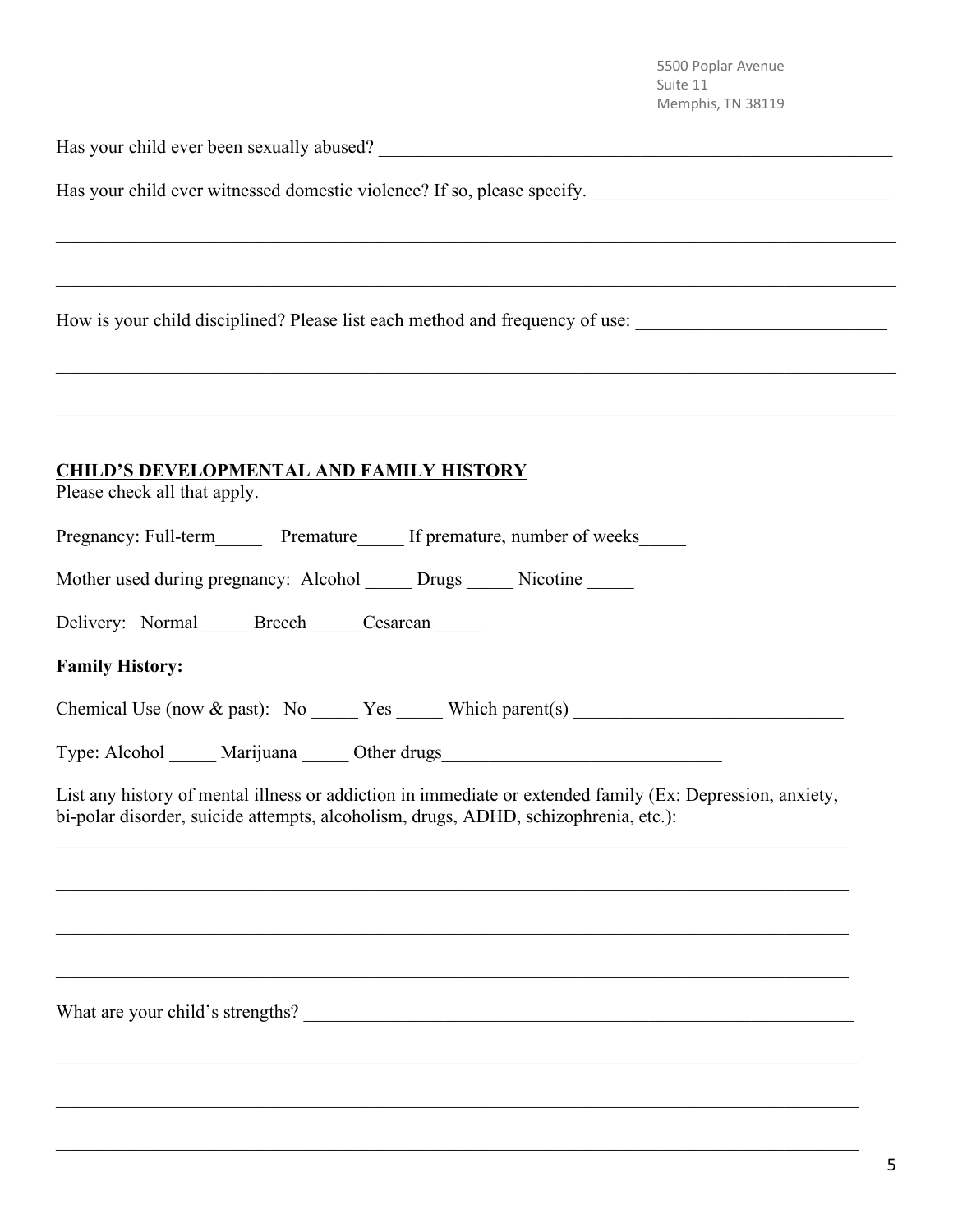|    | Please tell us about your child's interests (sports, hobbies, talents, etc.) _________________________________ |
|----|----------------------------------------------------------------------------------------------------------------|
|    |                                                                                                                |
|    |                                                                                                                |
|    |                                                                                                                |
|    |                                                                                                                |
|    |                                                                                                                |
|    | What are your 2 most important goals for therapy?                                                              |
|    | 1. $\overline{\phantom{a}}$                                                                                    |
|    |                                                                                                                |
|    |                                                                                                                |
|    |                                                                                                                |
|    |                                                                                                                |
| 2. | <u> 1989 - Jan Barnett, fransk politiker (d. 1989)</u>                                                         |
|    |                                                                                                                |
|    |                                                                                                                |
|    |                                                                                                                |
|    |                                                                                                                |

Any additional comments or information that would be helpful to us?